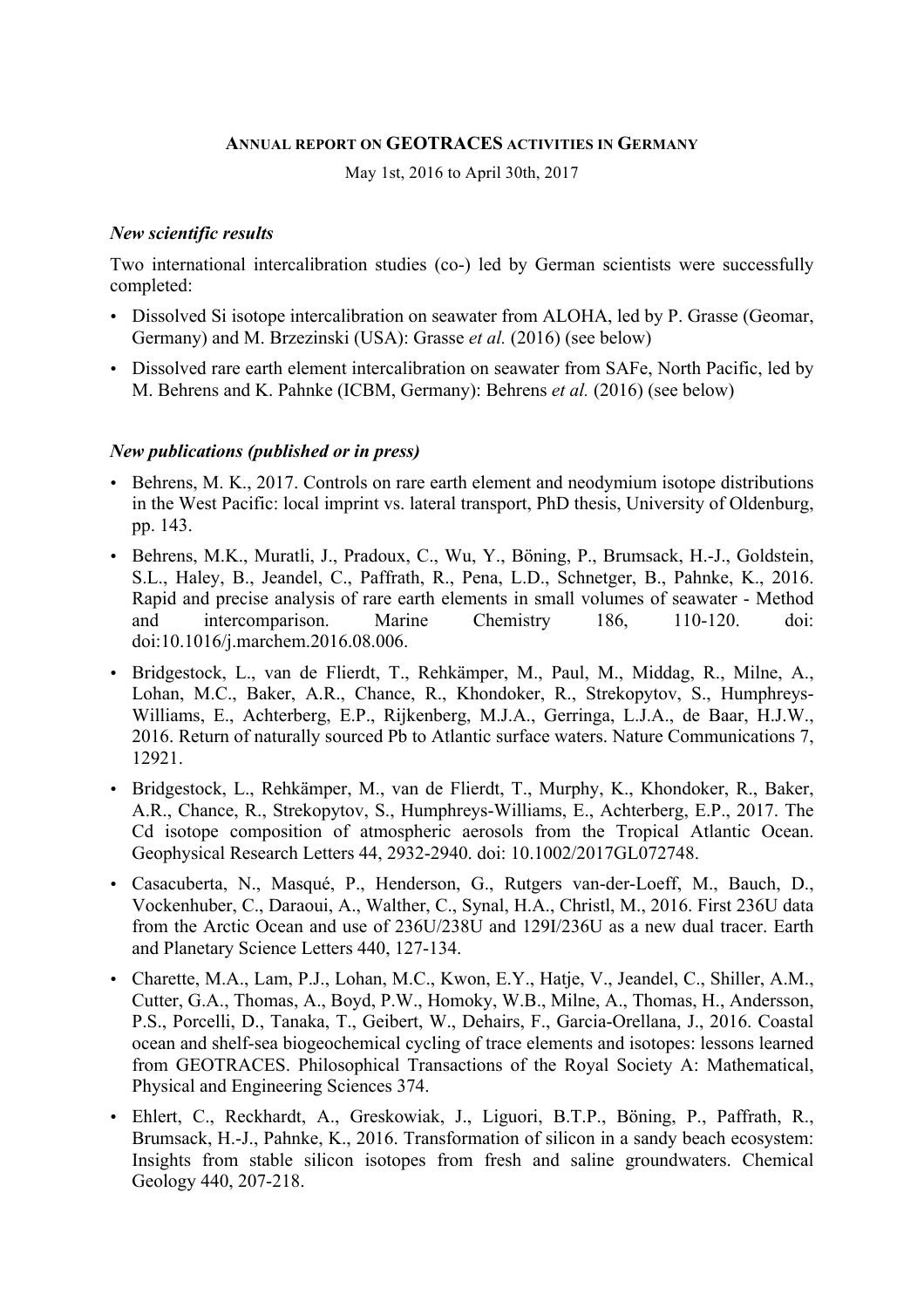- Filippova, A., Frank, M., Kienast, M., Rickli, J., Hathorne, E.C., Yashayaev, I., Böning, P., Pahnke, K., 2017. Water mass circulation and weathering inputs in the Labrador Sea based on coupled Hf-Nd isotope composition and rare earth element distribution. Geochimica et Cosmochimica Acta 199, 164-184.
- Fröllje, H., Pahnke, K., Schnetger, B., Brumsack, H.-J., Dulai, H., Fitzsimmons, J.N., 2016. Hawaiian imprint on dissolved Nd and Ra isotopes and rare earth elements in the central North Pacific: local survey and seasonal variability. Geochimica et Cosmochimica Acta 189, 110-131. doi: 10.1016/j.gca.2016.06.001.
- Fröllje, H., 2016. Rare Earth Element and Neodymium Isotope Tracing of Element Input and Past Ocean Circulation: Study From North and South Pacific Seawater and Sediments. PhD thesis, University of Oldenburg, pp. 168.
- German, C.R., Casciotti, K.A., Dutay, J.C., Heimbürger, L.E., Jenkins, W.J., Measures, C.I., Mills, R.A., Obata, H., Schlitzer, R., Tagliabue, A., Turner, D.R., Whitby, H., 2016. Hydrothermal impacts on trace element and isotope ocean biogeochemistry. Philosophical Transactions of the Royal Society A: Mathematical, Physical and Engineering Sciences 374.
- Grasse, P., Brzezinski, M., Cardinal, D., de Souza, G.F., Andersson, P., Closset, I., Cao, Z., Dai, M., Ehlert, C., Estrade, N., Francois, R., Frank, M., Jiang, G., Jones, J.L., Kooijman, E., Liu, Q., Lu, D., Pahnke, K., Ponzevera, E., Schmitt, M., Sun, X., Sutton, J., Thil, F., Weis, D., Wetzel, F., Zhang, A., Zhang, J., Zhang, Z., 2016. GEOTRACES Intercalibration of the Stable Silicon Isotope Composition of Dissolved Silicic Acid in Seawater. Journal of Analytical Atomic Spectrometry, 32(3), 562– 578. http://doi.org/10.1039/C6JA00302H.
- Laukert, G., 2017. Ocean circulation and shelf processes in the Arctic Mediterranean traced by radiogenic neodymium isotopes, rare earth elements and stable oxygen isotope, PhD thesis, University of Kiel, pp. 172.
- Laukert, G., Frank, M., Bauch, D., Hathorne, E.C., Rabe, B., von Appen, W.-J., Wegner, C., Zieringer, M., Kassens, H., 2017. Ocean circulation and freshwater pathways in the Arctic Mediterranean based on a combined Nd isotope, REE and oxygen isotope section across Fram Strait. Geochimica et Cosmochimica Acta 202, 285-309.
- Milne, A., Schlosser, C., Wake, B.D., Achterberg, E.P., Chance, R., Baker, A.R., Forryan, A., Lohan, M.C., 2017. Particulate phases are key in controlling dissolved iron concentrations in the (sub)tropical North Atlantic. Geophysical Research Letters 44, 2377- 2387. doi: 10.1002/2016GL072314.
- Poehle, S., Koschinsky, A., 2017. Depth distribution of Zr and Nb in seawater: The potential role of colloids or organic complexation to explain non-scavenging-type behavior. Marine Chemistry 188, 18-32.
- Rutgers van der Loeff, M., Venchiarutti, C., Stimac, I., van Ooijen, J., Huhn, O., Rohardt, G., Strass, V., 2016. Meridional circulation across the Antarctic Circumpolar Current serves as a double 231Pa and 230Th trap. Earth and Planetary Science Letters 455, 73-84.
- Schlitzer, R., 2016. Quantifying He fluxes from the mantle using multi-tracer data assimilation. Philosophical Transactions of the Royal Society A: Mathematical, Physical and Engineering Sciences 374.